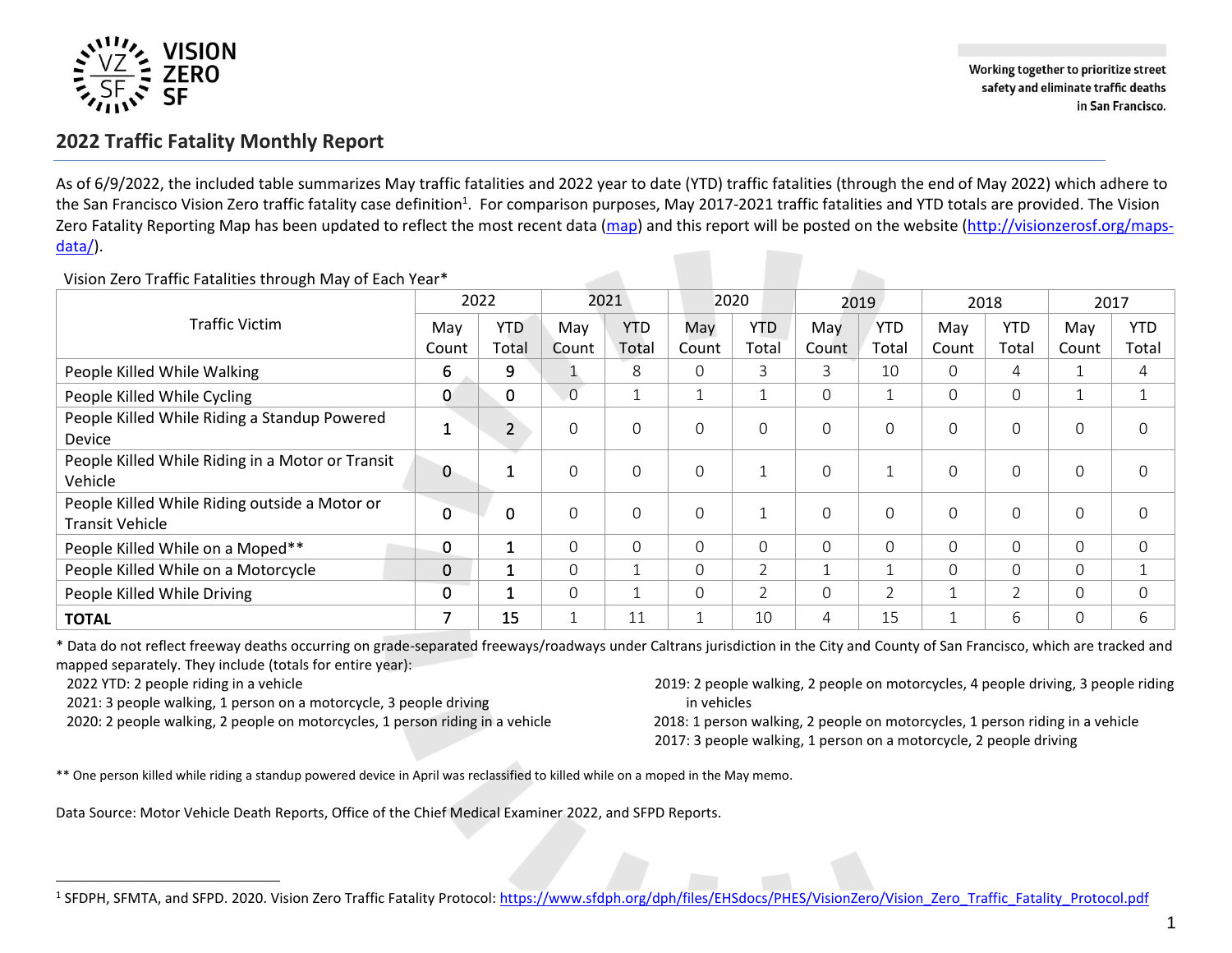

Working together to prioritize street safety and eliminate traffic deaths in San Francisco.

The Metropolitan Transportation Commission's (MTC) Communities of Concern<sup>2</sup> highlight areas with high concentrations of poverty and vulnerable populations. For reference: In 2021, 59% (n=16) of fatalities occurred in a Community of Concern, 22% (n=6) of those killed were seniors<sup>3</sup>, and 59% (n=16) of fatalities occurred on the High Injury Network<sup>4</sup>.

## In 2022 (through 5/31/2022):

| Traffic Victim                                         | <b>YTD Total</b> | Count in<br>Communities<br>of Concern | Percent in<br><b>Communities</b><br>of Concern | Count Seniors | Percent<br>Seniors | Count on<br>High Injury<br>Network | Percent on<br>High Injury<br>Network |
|--------------------------------------------------------|------------------|---------------------------------------|------------------------------------------------|---------------|--------------------|------------------------------------|--------------------------------------|
| People Killed While Walking                            | 9                |                                       | 33%                                            | 4             | 44%                | 4                                  | 44%                                  |
| People Killed While Cycling                            | $\Omega$         | $\Omega$                              |                                                | $\Omega$      |                    |                                    |                                      |
| People Killed While Riding a Standup Powered<br>Device |                  |                                       | 100%                                           | 0             |                    |                                    | 50%                                  |
| People Killed While Riding in a Motor Vehicle          | $\overline{ }$   | $\Omega$                              |                                                | $\Omega$      | 0%                 |                                    | 0%                                   |
| People Killed While Riding outside a Motor<br>Vehicle  | 0                | $\Omega$                              |                                                | $\Omega$      |                    |                                    |                                      |
| People Killed While Riding on a Moped                  |                  | $\Omega$                              |                                                | $\Omega$      |                    |                                    | 100%                                 |
| People Killed While on a Motorcycle                    |                  | $\Omega$                              |                                                |               | 100%               |                                    | 100%                                 |
| People Killed While Driving                            |                  | $\Omega$                              |                                                | $\Omega$      |                    |                                    |                                      |
| <b>TOTAL</b>                                           | 15               |                                       | 33%                                            | 5             | 33%                |                                    | 47%                                  |

<sup>&</sup>lt;sup>2</sup> Details available at:<https://www.sfcta.org/sites/default/files/content/Executive/Meetings/cac/2017/03-Mar/Community%20of%20Concern%20Supplemental%20Analysis%20Memo.pdf>

<sup>3</sup> Defined as people age 65 and up.

<sup>4</sup> San Francisco's Vision Zero High Injury Network represents the 13% of San Francisco streets where more than 75% of severe and fatal traffic injuries occur. More details available at: <https://sfgov.maps.arcgis.com/apps/webappviewer/index.html?id=fa37f1274b4446f1bdddd7bdf9e708ff>